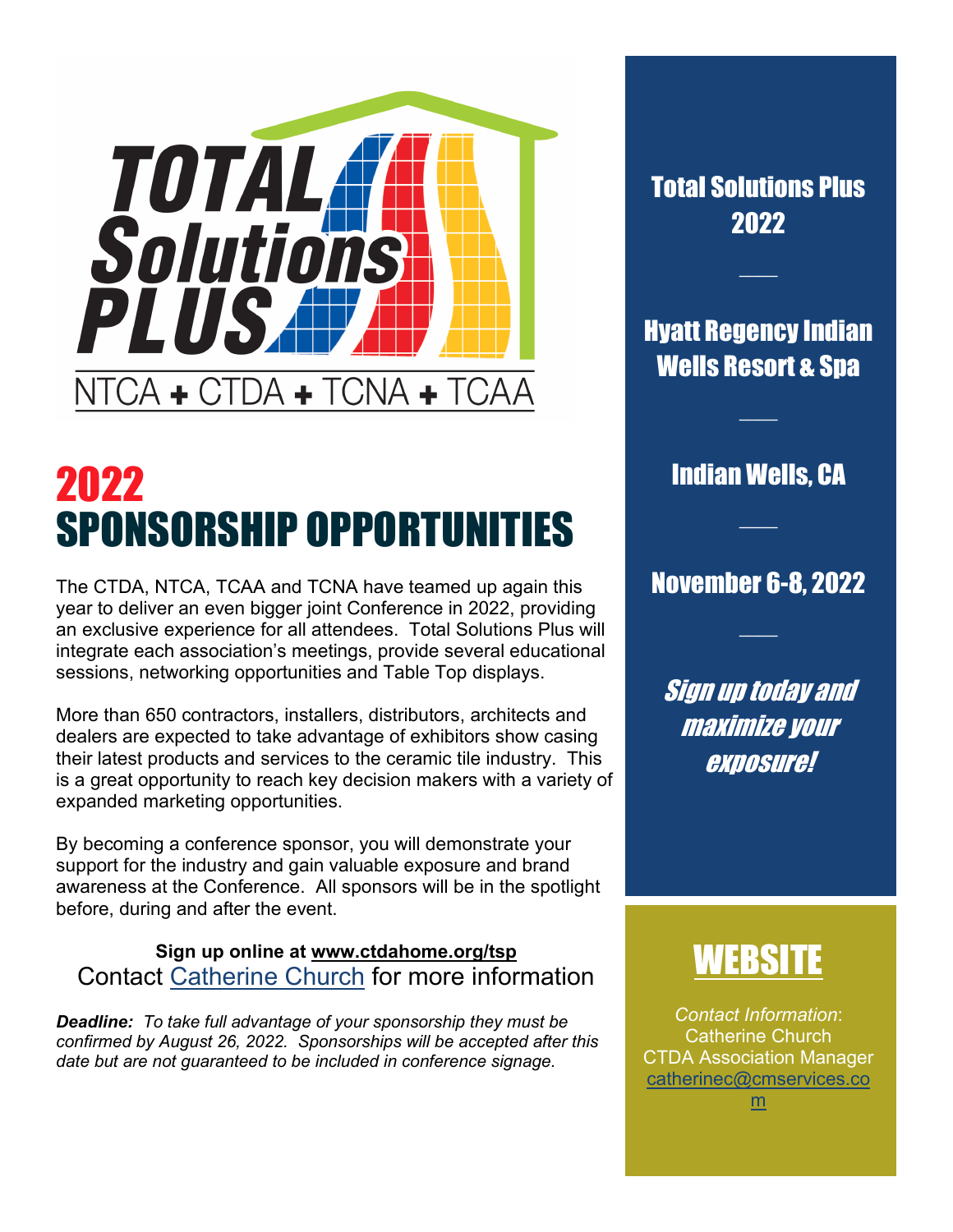### Sponsorship Opportunity Quick Links

| <b>Package Sponsor Levels</b>                       |                          |
|-----------------------------------------------------|--------------------------|
| <b>Title</b>                                        | <b>Price</b>             |
| <u>Titanium</u>                                     | \$20,000                 |
| Platinum                                            | \$10,000                 |
| Gold                                                | \$6,000                  |
| <b>Silver</b>                                       | \$4,000                  |
| <b>Bronze</b>                                       | \$2,000                  |
| <b>Honorable Mention</b>                            | Up to \$2,000            |
| <b>Exclusive Sponsor Packages</b>                   |                          |
| <b>Title</b>                                        | <b>Price</b>             |
| <b>Educational Breakout (Technical or Business)</b> | \$3,000                  |
| <b>New Product or Service Display</b>               | \$500                    |
| <b>Pre-Conference Reception</b>                     | \$5,000                  |
| <b>Opening Keynote Speaker</b>                      | \$10,000                 |
| <b>Closing Keynote Speaker</b>                      | \$10,000                 |
| <b>Monday Lunch - SOLD</b>                          | \$10,000                 |
| <b>Tuesday Lunch</b>                                | \$10,000                 |
| <b>Two Hour Opening Reception</b>                   | \$10,000                 |
| <b>Two Hour Table Top Reception</b>                 | \$12,500                 |
| <b>Closing Reception and Final Dinner - SOLD</b>    | \$15,000                 |
| <b>Custom 6-Foot Charging Tower</b>                 | \$8,000                  |
| <b>USB Drives</b>                                   | \$8,000                  |
| Lanyards - SOLD                                     | \$6,000                  |
| <b>Memory Photos - SOLD</b>                         | \$2,000                  |
| <b>Baseball Hats - SOLD</b>                         | \$6,000                  |
| <b>Monday or Tuesday Networking Breaks</b>          | \$5,000                  |
| <b>Tours</b>                                        | \$5,000                  |
| <b>Drink Station</b>                                | \$2,500                  |
| <b>Golf Tournament</b>                              | Various Levels Available |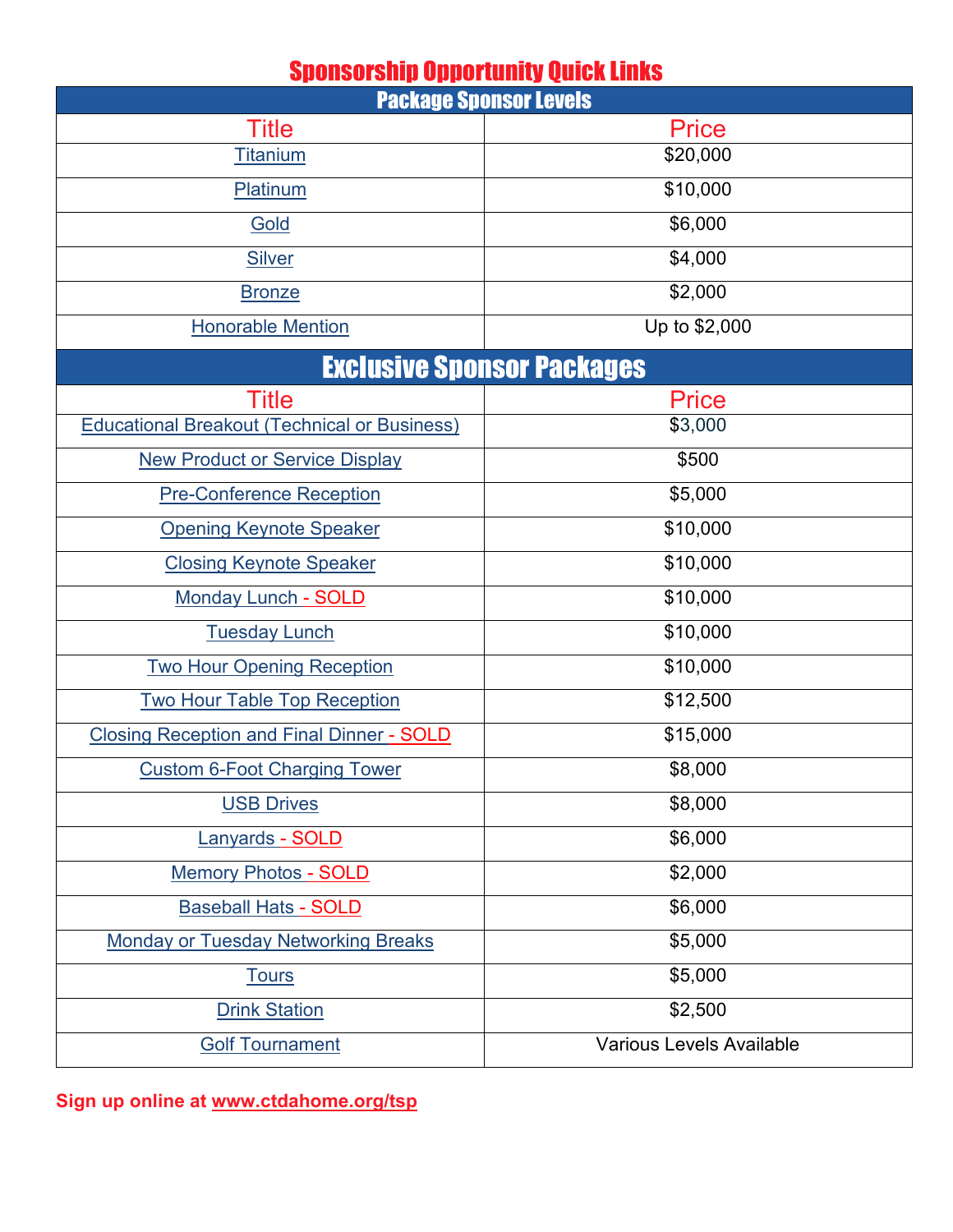# Package Sponsorships

### <span id="page-2-0"></span>**Titanium - \$20,000 What's included:**

- 4 Complimentary Full-Conference Registrations for your Company (or Spouses/Guests)
- 2 Complimentary Table Top In Person Displays and Virtual Exhibit Booth
- Attendee Contact List after Event
- Opportunity to Host Tuesday Morning Breakfast
- Opportunity to Distribute Materials/Literature
- Vertical Signage (No Shared Signage)
- Company Logo on Conference Website and App with Link to Company Website
- Custom Sponsor Page on Conference App
- Company Logo on Conference Agenda App
- Company Logo on Attendee Profiles on Conference App
- Advertisement in Pre-Conference Emails and Welcome Emails
- Company Logo on Confirmation Emails with Link to Company Website
- Advertisement in Onsite Notifications

### <span id="page-2-1"></span>**Platinum - \$10,000 What's included:**

- 2 Complimentary Full-Conference Registrations for your Company (or Spouses/Guests)
- 1 Complimentary Table Top In Person Displays and Virtual Exhibit Booth
- Attendee Contact List after Event
- Opportunity to Host Tuesday Morning Breakfast
- Opportunity to Distribute Materials/Literature
- Vertical Signage (No Shared Signage)
- Company Logo on Conference Website and App with Link to Company Website
- Custom Sponsor Page on Conference App
- Company Logo on Conference Agenda App
- Company Logo on Attendee Profiles on Conference App
- Advertisement in Pre-Conference Emails and Welcome Emails
- <span id="page-2-2"></span>• Company Logo on Confirmation Emails with Link to Company Website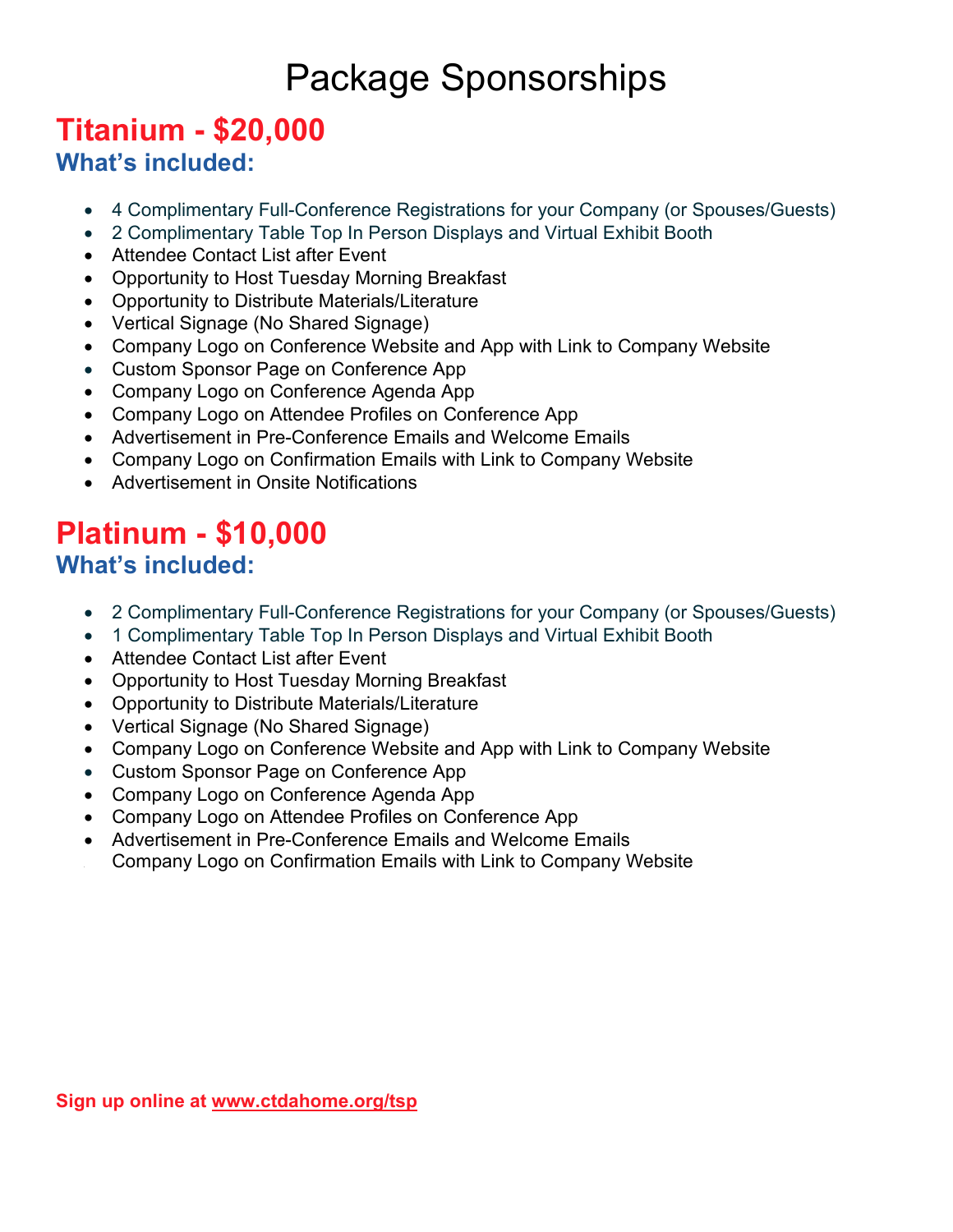### **Gold - \$6,000 What's included:**

- 1 Complimentary Full-Conference Registrations for your Company (or Spouses/Guests)
- Attendee Contact List after Event
- Opportunity to Host Tuesday Morning Breakfast
- Opportunity to Distribute Materials/Literature
- Shared Vertical Signage
- Company Logo on Conference Website and App with Link to Company Website
- Custom Sponsor Page on Conference App

### <span id="page-3-0"></span>**Silver - \$4,000 What's included:**

- 1 Complimentary Full-Conference Registrations for your Company (or Spouses/Guests)
- Opportunity to Distribute Materials/Literature
- Shared Vertical Signage
- Company Logo on Conference Website and App with Link to Company Website
- Custom Sponsor Page on Conference App

### <span id="page-3-1"></span>**Bronze - \$2,000 What's included:**

- 1 Complimentary Full-Conference Registrations for your Company (or Spouses/Guests)
- Shared Vertical Signage
- Company Logo on Conference Website and App with Link to Company Website
- Custom Sponsor Page on Conference App

### <span id="page-3-2"></span>**Honorable Mention – less than \$2,000 What's included:**

- Shared Vertical Signage
- Company Logo on Conference Website and App with Link to Company Website
- Custom Sponsor Page on Conference App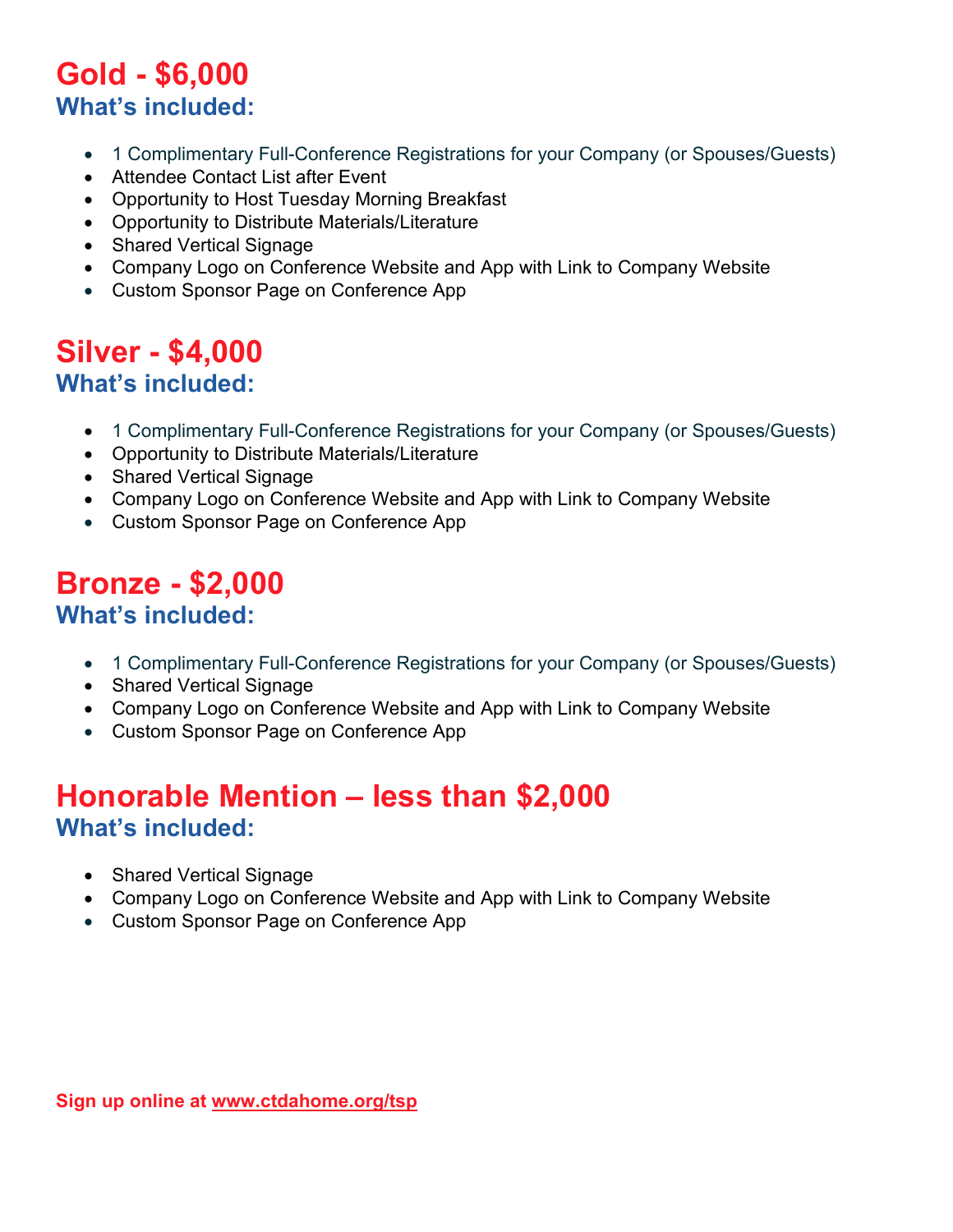# Exclusive Sponsorship

## **NEW! Round Up Your Table Top Exhibit - \$200**

**Details: Round up your table top registration to \$2,200 (from \$2,000) to receive additional foot traffic to your booth!**

### **What's included:**

• Mobile App Push Notification on Monday before Table Top Exhibits Open

### <span id="page-4-0"></span>**NEW! Educational Breakout (Technical or Business) - \$3,000 What's included:**

- Opportunity to Exclusively Sponsor and Introduce the Breakout Speaker
- 2-minute time slot to address the group during the speaker introduction with a PowerPoint (optional)
- Vertical Signage (Shared)
- Signage Placed Outside Breakout Room
- Custom Sponsor Page on Conference App
- Custom Sponsor Page on Conference App
- Company Logo on Conference Website with Link to Company Website
- 1 Complimentary Full-Conference Registrations for your Company (or Spouses/Guests)

### <span id="page-4-1"></span>**NEW! New Product or Service Display - \$500 What's included:**

- Opportunity to Exclusively Display a New Product or Service during a Networking Break an ideal opportunity to drive traffic to your Table Top Booth and highlight your new product or service
- Custom Sponsor Page on Conference App
- <span id="page-4-2"></span>• Company Logo on Conference Website with Link to Company Website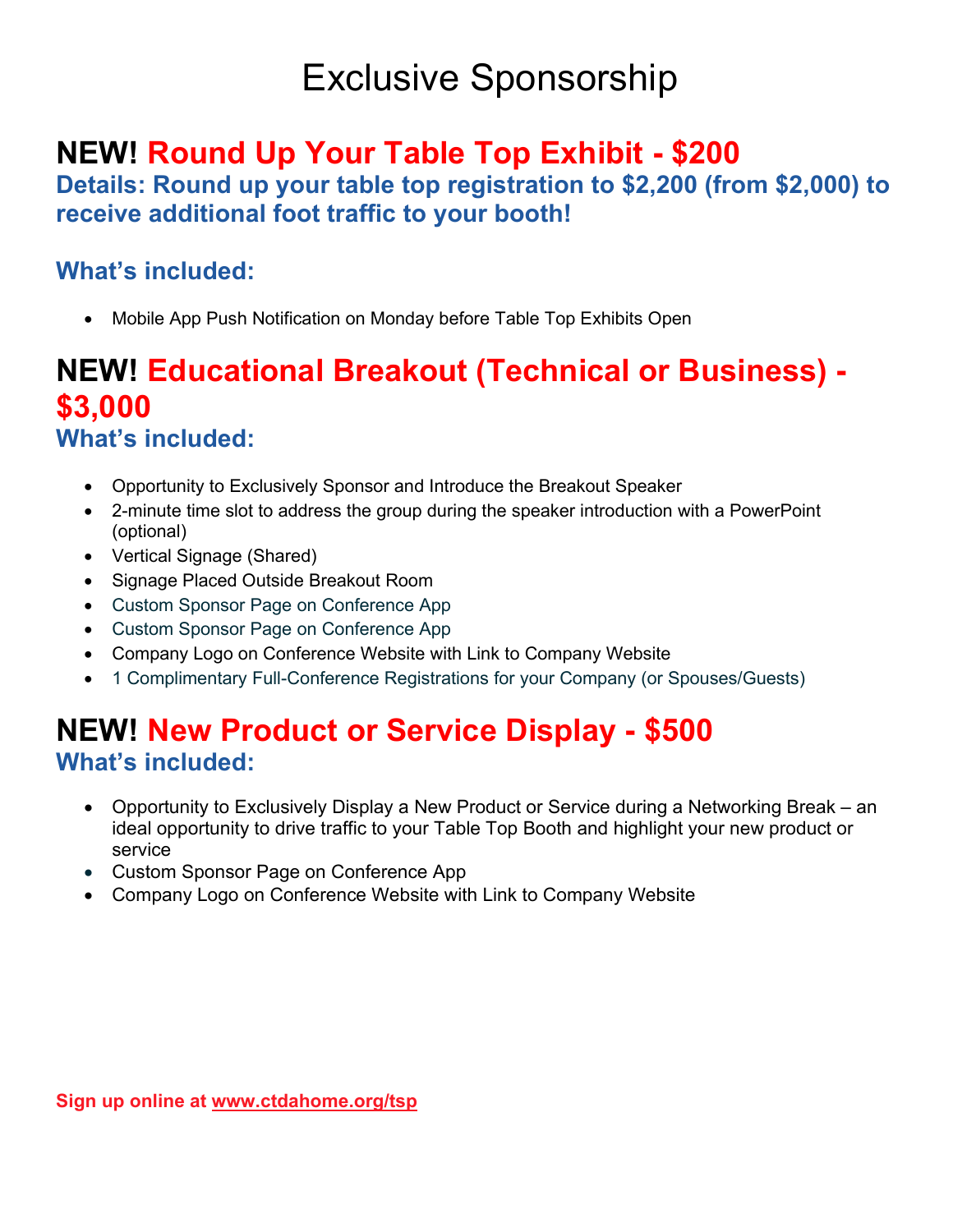### **Pre-Conference Reception - \$5,000 What's included:**

- Opportunity to Exclusively Sponsor the Pre-Conference Reception on Saturday
- Shared Vertical Signage
- Custom Sponsor Page on Conference App
- Company Logo on Conference Website with Link to Company Website
- Logo on Sign at Hosted Bar

### <span id="page-5-0"></span>**Opening Keynote Speaker - \$10,000 What's included:**

- Opportunity to Exclusively Sponsor and Introduce the Opening Keynote Speaker
- 5-minute time slot to address the group during the speaker introduction with a PowerPoint (optional)
- Vertical Signage (No Shared Signage)
- Custom Sponsor Page on Conference App
- Company Logo on Conference Website with Link to Company Website
- 1 Complimentary Full-Conference Registrations for your Company (or Spouses/Guests)
- <span id="page-5-1"></span>• 1 Complimentary Table Top In Person Displays and Virtual Exhibit Booth

### **Closing Keynote Speaker - \$10,000 What's included:**

- Opportunity to Exclusively Sponsor and Introduce the Closing Keynote Speaker
- 5-minute time slot to address the group during the speaker introduction with a PowerPoint (optional)
- Vertical Signage (No Shared Signage)
- Custom Sponsor Page on Conference App
- Company Logo on Conference Website with Link to Company Website
- 1 Complimentary Full-Conference Registrations for your Company (or Spouses/Guests)
- 1 Complimentary Table Top In Person Displays and Virtual Exhibit Booth

### <span id="page-5-2"></span>**Monday Lunch - \$10,000 SOLD What's included:**

- Opportunity to Exclusively Sponsor Monday's Lunch
- 10-minute time slot to address the group during the lunch with a PowerPoint (optional)
- Vertical Signage (No Shared Signage)
- Custom Sponsor Page on Conference App
- Company Logo on Conference Website with Link to Company Website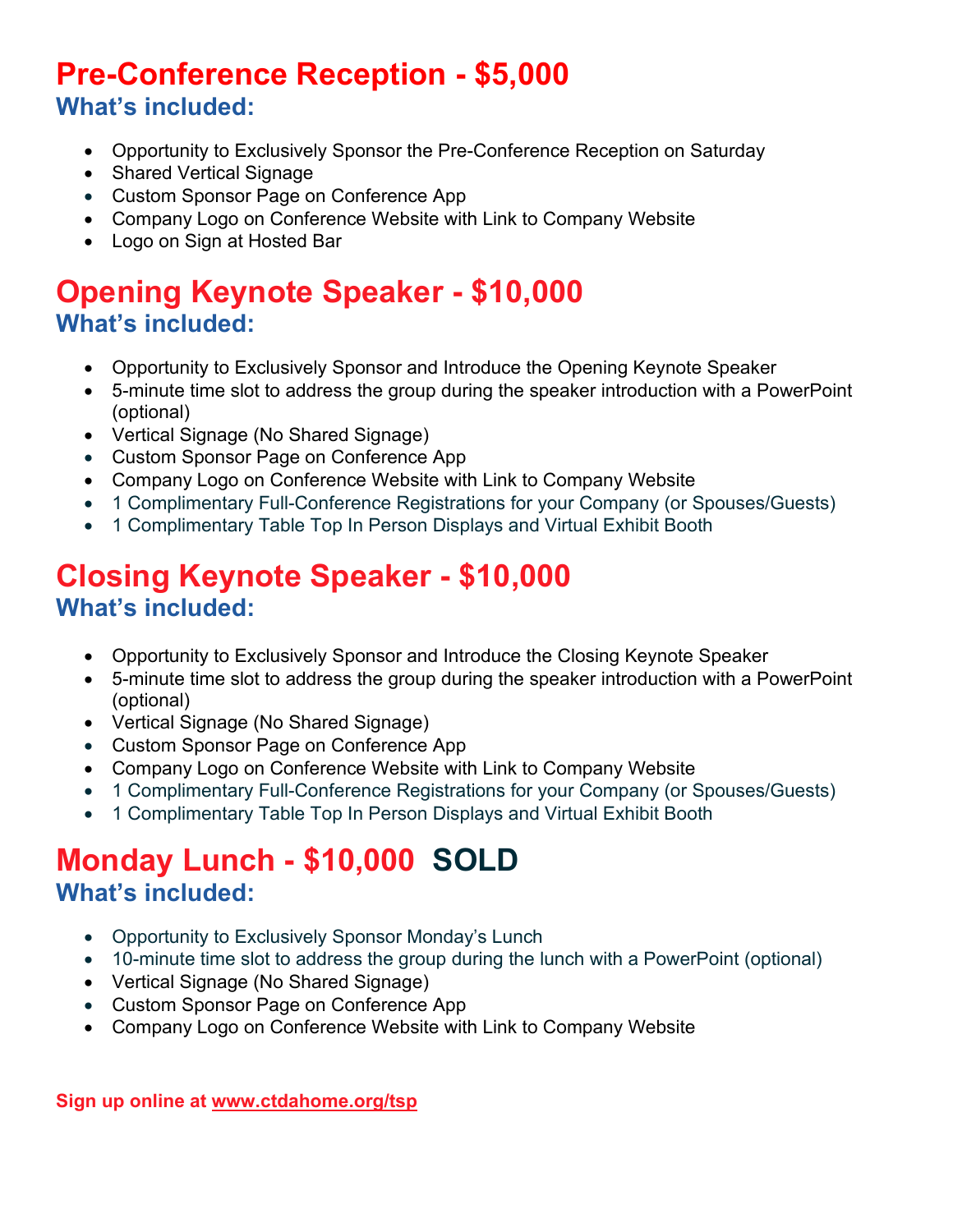### <span id="page-6-0"></span>**Tuesday Lunch - \$10,000 What's included:**

- Opportunity to Exclusively Sponsor Tuesday's Lunch
- 10-minute time slot to address the group during the lunch with a PowerPoint (optional)
- Vertical Signage (No Shared Signage)
- Custom Sponsor Page on Conference App
- Company Logo on Conference Website with Link to Company Website

### **Make an impression as the official Lunch Sponsor by sponsoring both Monday & Tuesday's Lunch - \$16,500**

## <span id="page-6-1"></span>**Two Hour Opening Reception - \$10,000**

#### **What's included:**

- Opportunity to Exclusively Sponsor the Opening Reception on Sunday
- Vertical Signage (No Shared Signage)
- Custom Sponsor Page on Conference App
- Company Logo on Conference Website with Link to Company Website
- Hosted Bar includes:
	- o All beverages will be served in reusable, dishwasher safe cups with company logo
	- o Cocktail napkins with company logo

### <span id="page-6-2"></span>**Two Hour Table Top Reception - \$12,500 What's included:**

- Opportunity to Exclusively Sponsor the Table Top Reception on Monday
- Vertical Signage (No Shared Signage)
- Custom Sponsor Page on Conference App
- Company Logo on Conference Website with Link to Company Website
- <span id="page-6-3"></span>• Hosted Bar includes:
	- o All beverages will be served in reusable, dishwasher safe cups with company logo
	- o Cocktail napkins with company logo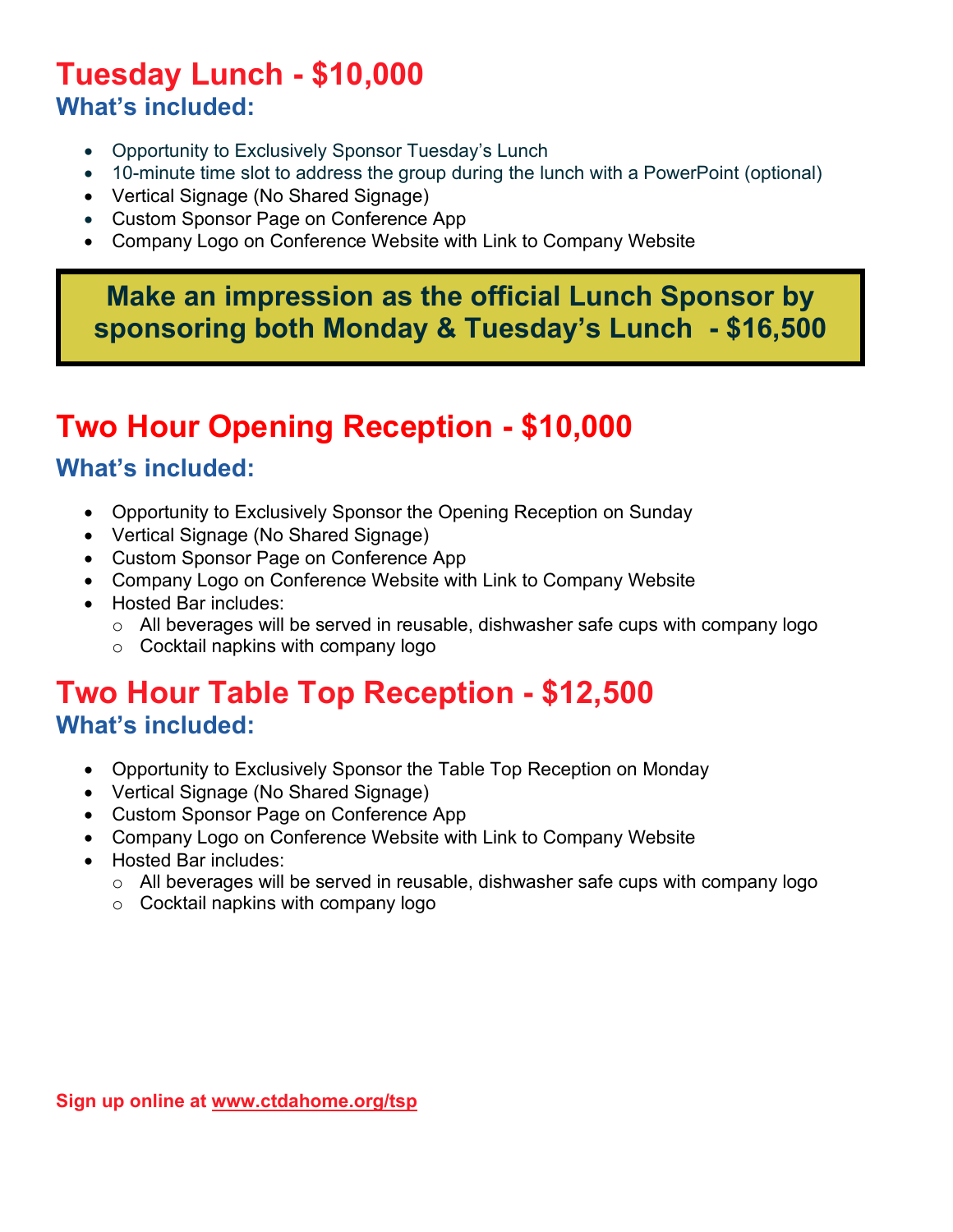### **Closing Reception and Final Dinner - \$15,000 SOLD What's included:**

- Opportunity to Exclusively Sponsor the Closing Reception, Dinner & Dance
- Vertical Signage (No Shared Signage)
- Custom Sponsor Page on Conference App
- Company Logo on Conference Website with Link to Company Website
- Hosted Bar includes:
	- o All beverages will be served in reusable, dishwasher safe cups with company logo
	- o Cocktail napkins with company logo

## **NEW! Photo Booth Add On - \$5,000**

*Details: Add a photo booth to your sponsored event! This can be added to any reception sponsorship. Approximate rental cost is \$2,000.* **What's included:**

- Opportunity to Exclusively Sponsor the Photo Booth
- Shared Vertical Signage
- Custom Sponsor Page on Conference App
- Company Logo on Conference Website with Link to Company Website

### <span id="page-7-0"></span>**Custom 6-Foot Charging Towers - \$8,000** *Details: Keep TSP attendees connected! Approximate cost for 3 charging stations is \$3,500* **What's included:**

- Opportunity to Exclusively Sponsor the Charging Stations (located in foyer of ballroom)
- Shared Vertical Signage
- Custom Sponsor Page on Conference App
- Company Logo on Conference Website with Link to Company Website

## <span id="page-7-1"></span>**USB Drives - \$8,000**

*Details: Approximate cost of the USB Drive is \$9.50/each, expecting about 600 attendees* **What's included:**

- Opportunity to Exclusively Sponsor the USB Drives
- Shared Vertical Signage
- Custom Sponsor Page on Conference App
- Company Logo on Conference Website with Link to Company Website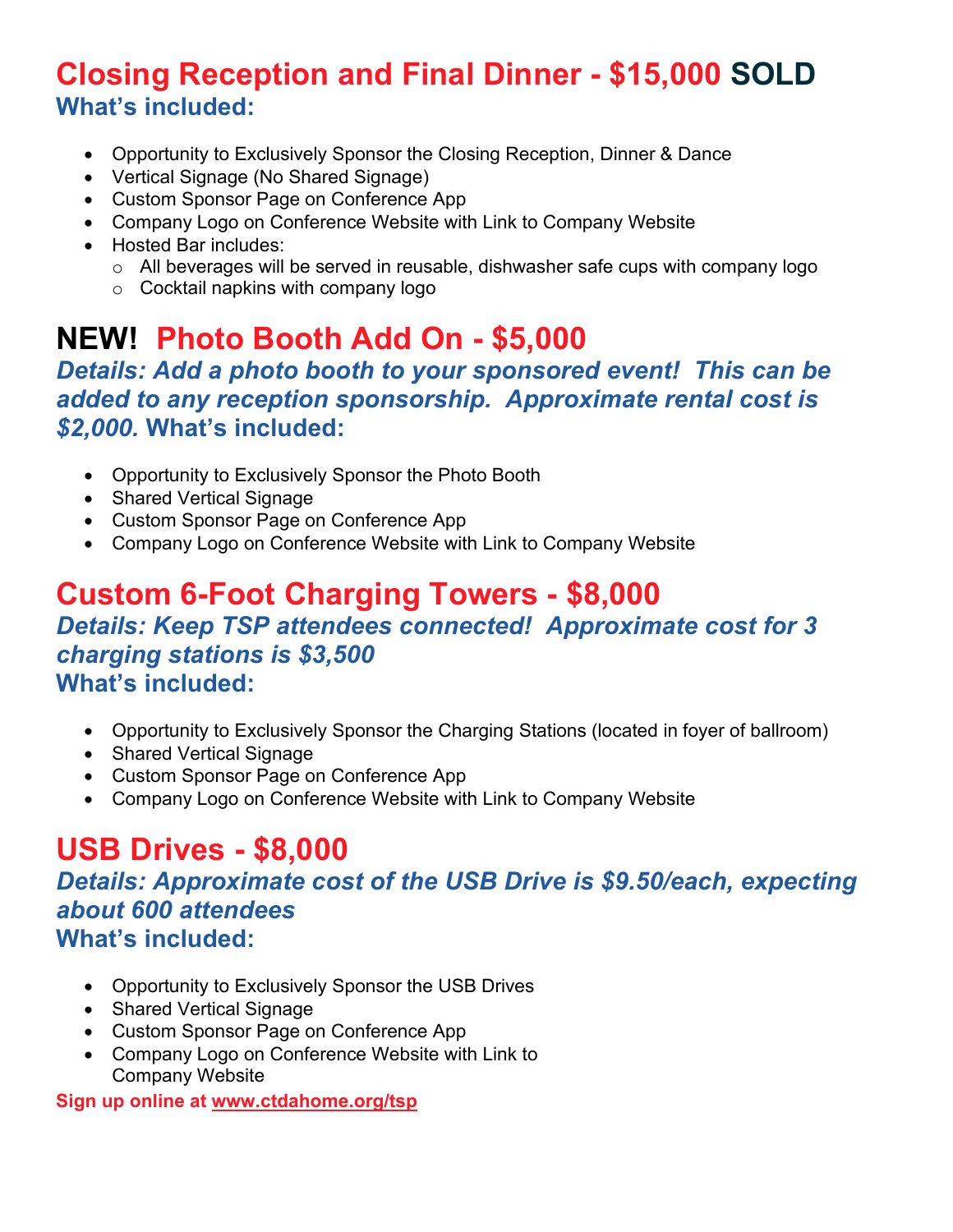### <span id="page-8-0"></span>**Lanyards - \$6,000 SOLD** *Details: Approximate cost of the lanyard is \$2.50/each, expecting about 600 attendees* **What's included:**

- Opportunity to Exclusively Sponsor the Conference Lanyards
- Shared Vertical Signage
- Custom Sponsor Page on Conference App
- Company Logo on Conference Website with Link to Company Website

### <span id="page-8-1"></span>**Memory Photos- \$2,000 SOLD** *Details: Approximate cost of the frame is \$4.00/each, expecting about 600 attendees* **What's included:**

- Opportunity to Exclusively Sponsor the TSP Memory Photos taken at the opening reception
- Shared Vertical Signage
- Custom Sponsor Page on Conference App
- Company Logo on Conference Website with Link to Company Website

## <span id="page-8-2"></span>**NEW! Baseball Hats - \$6,000 SOLD**

### *Details: Help attendees keep the hot desert sun off their face. Approximate cost of the hat is \$10.00/each, expecting about 600 attendees*

### **What's included:**

- Opportunity to Exclusively Sponsor the Baseball Hats
- Shared Vertical Signage
- Custom Sponsor Page on Conference App
- Company Logo on Conference Website with Link to Company Website

### <span id="page-8-3"></span>**Monday or Tuesday Networking Breaks - \$5,000 What's included:**

- Opportunity to Exclusively Sponsor the Monday or Tuesday Networking Breaks
- Shared Vertical Signage
- Custom Sponsor Page on Conference App
- Company Logo on Conference Website with Link to Company Website
- Signage for the breaks with company logo
- Opportunity to place an item on the coffee break table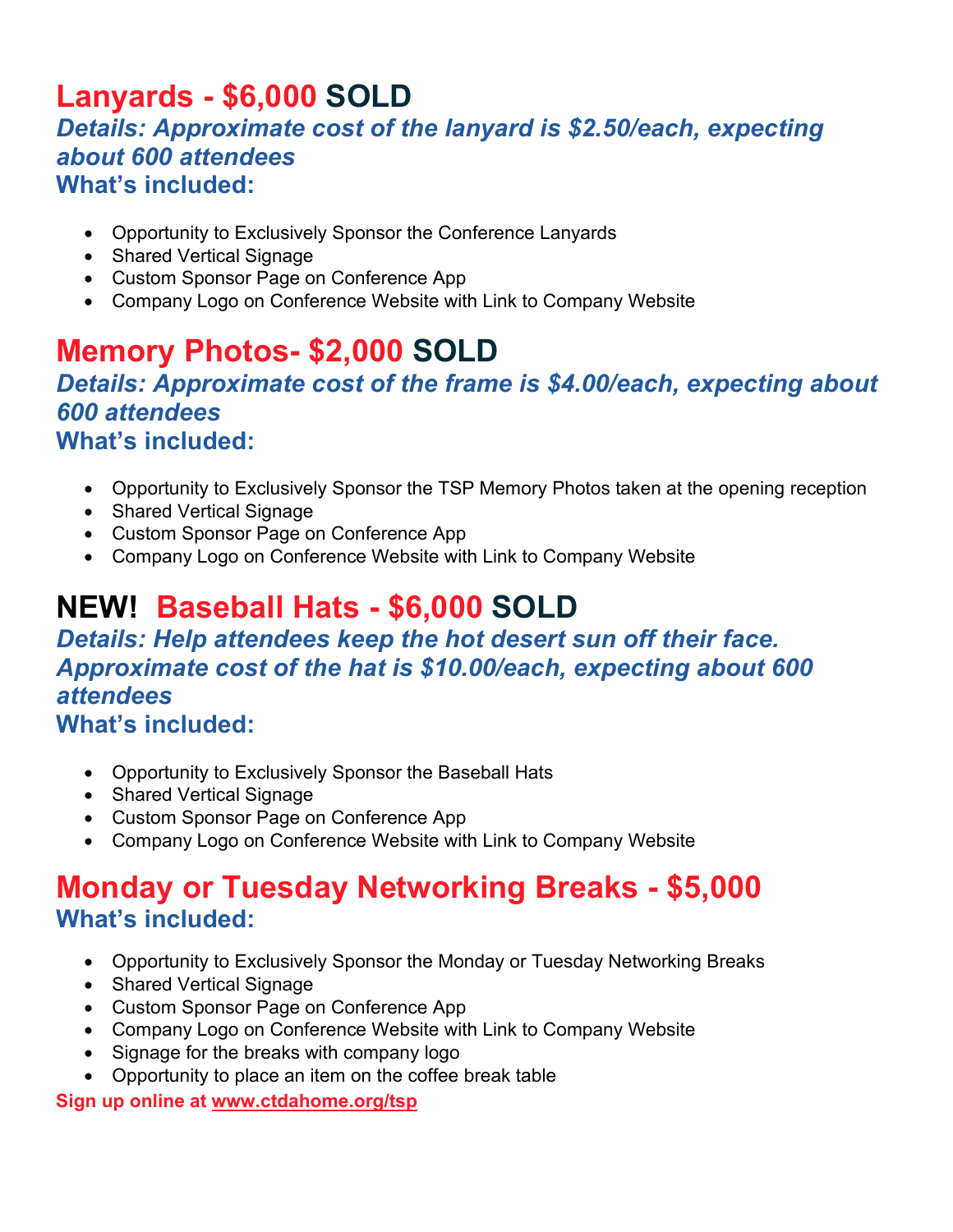### <span id="page-9-0"></span>**Tours - \$5,000 What's included:**

- Opportunity to Sponsor one of the Sunday or Monday Tours
- 1 Complimentary Full-Conference Registration for your Company (or Spouses/Guests)
- An option of a branded item: Bottled Water with Logo or Cupcake with Logo
- Shared Vertical Signage
- Custom Sponsor Page on Conference App
- Company Logo on Conference Website with Link to Company Website

### <span id="page-9-1"></span>**Drink Station - \$2,500 What's included:**

- Opportunity to Exclusively Sponsor a Drink Station
- Shared Vertical Signage
- Custom Sponsor Page on Conference App
- Company Logo on Conference Website with Link to Company Website
- Cocktail napkins with company logo

*Continued next page – Go the Distance with a Golf Sponsorship*